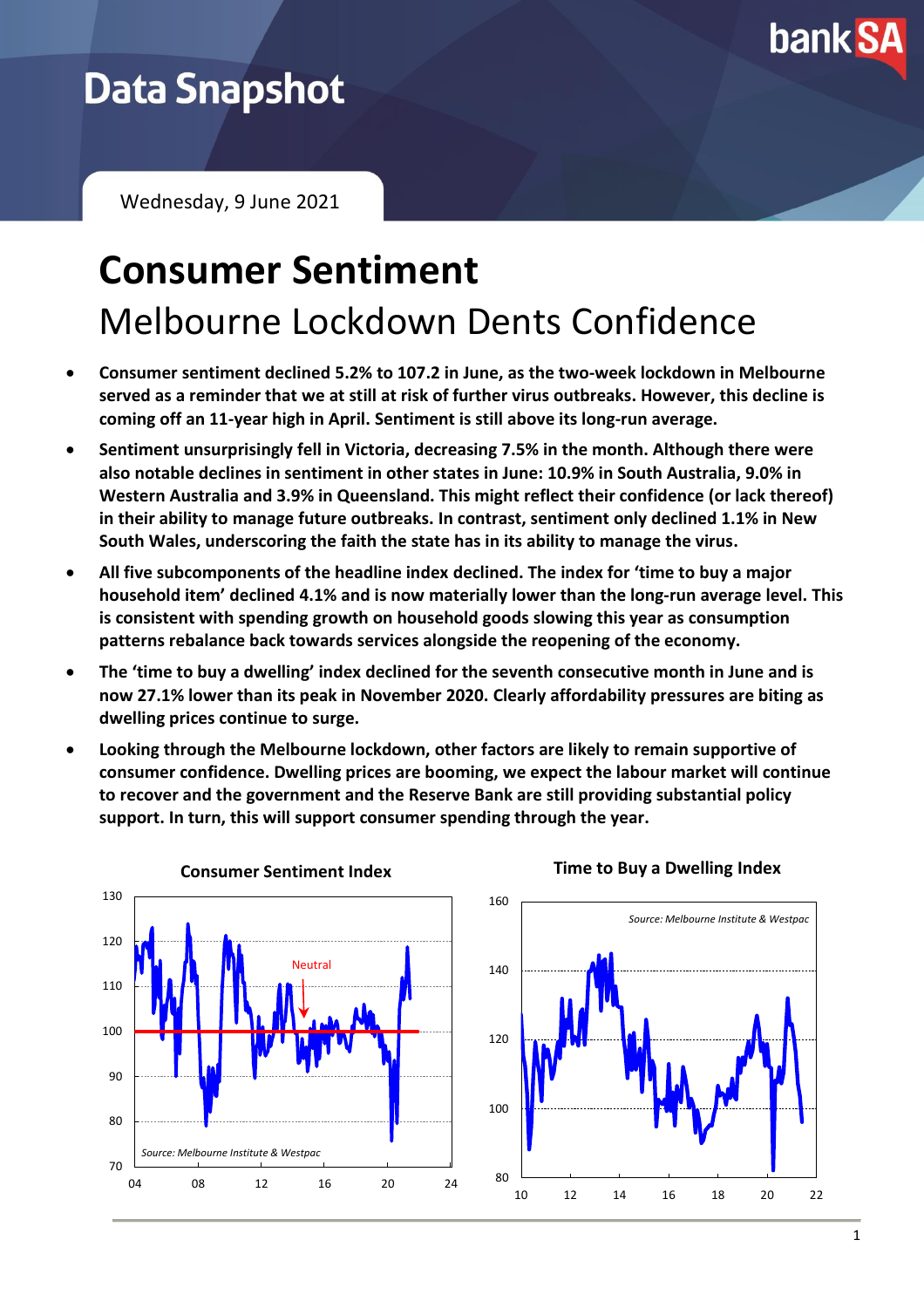Consumer sentiment declined 5.2% to 107.2 in June, as the two-week lockdown in Melbourne served as a reminder that we at still at risk of further virus outbreaks. However, this decline is coming off an 11-year high in April. Sentiment is still above its long-run average.

The survey was conducted in the first week of the Melbourne lockdown. Unsurprisingly, sentiment fell in Victoria by 7.5%.

Although there were also notable declines in sentiment in other states: 10.9% in South Australia, 9.0% in Western Australia and 3.9% in Queensland. This might reflect their confidence (or lack thereof) in their ability to manage future outbreaks. Reliance on Victoria for tourism may also have played a part.

In contrast, sentiment only declined 1.1% in New South Wales, underscoring the faith the state has in its ability to manage the virus. Consumer sentiment is now considerably higher in New South Wales than other parts of the country. It is 11.0% stronger than sentiment in Queensland, which has the next highest reading.

All five subcomponents of the headline index declined. The largest fall was in expectations for economic conditions over the next 12 months, which declined 10.3% to 108.7, as respondents were reminded of the risk of lockdowns. Expectations for economic conditions over the next five years declined 1.4% to 114.0. Assessments of personal finances also slipped lower.

The index for 'time to buy a major household item' declined 4.1% and is now materially lower than the long-run average level. This is consistent with the view that spending on household goods is likely to slow this year as consumption patterns rebalance back towards services alongside the reopening of the economy. Spending on household goods surged in 2020 as Australians stuck at home splurged on new TVs and decked out their home offices.

The 'time to buy a dwelling' index declined 7.1% in June, marking the seventh consecutive fall in the index which is now 27.1% lower than its peak in November 2020. Clearly affordability pressures are biting as dwelling prices continue to climb higher. This is consistent with the decline in lending to first home buyers over recent months, who tend to be more price-sensitive than other buyers.

The unemployment expectations index rose 8.2% in June as the Melbourne lockdown weighed on optimism about the labour market. A higher reading on this index means more consumers expect unemployment to increase in the coming year. Next week, May labour force data will be released. While job vacancies have continued to swell, there is still a risk of job losses tied to the end of JobKeeper, which could weigh on the data for May.

### **Outlook**

The lockdown in Victoria is a reminder that we aren't out of the woods yet. Snap lockdowns and interstate border closures will remain a risk until we have made significantly more progress on the vaccine rollout. However, we also know that lockdowns have been effective at containing the spread of the virus and that there is still strong underlying momentum in the economic recovery.

Looking through the disruption of the Melbourne lockdown, other factors are likely to remain supportive of consumer confidence. Dwelling prices are booming, we expect the labour market will continue to recover, and the government and the Reserve Bank are still providing substantial policy support. In turn, this will support consumer spending through the year.

> **Matthew Bunny, Economist** Ph: 02-8254-0023